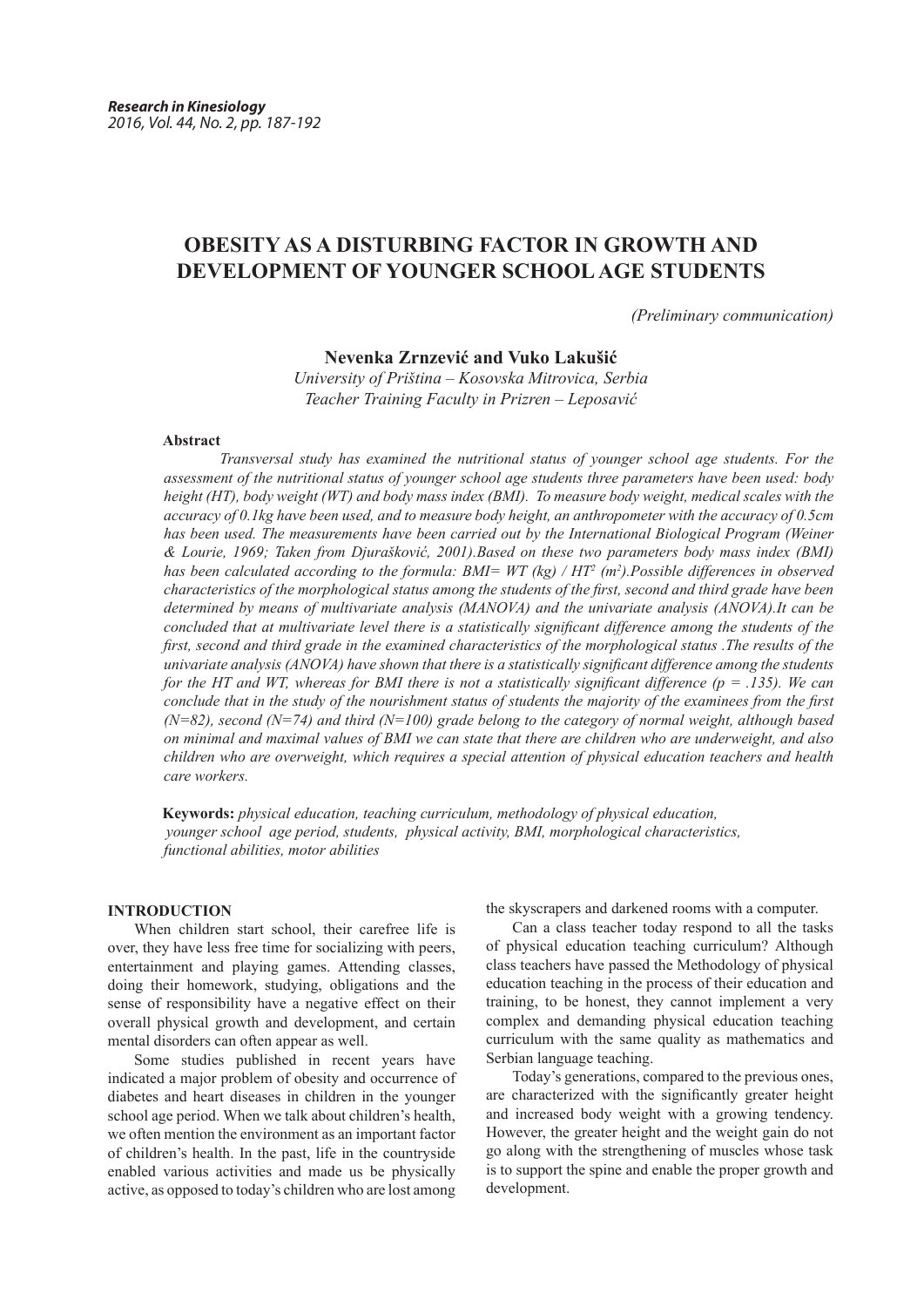On the basis of anthropometric measurement of the body weight and height, body mass index (BMI) values were calculated.

Increased body weight or obesity has recently assumed epidemic proportions. Intellectual activities require multiple hours of sitting at a computer, while physical activity is reduced to a minimum, which has resulted in an increase in the number of people with obesity problems, both adults and children. Numerous studies have indicated that a modern man lives and works in limited space and time, and that this way of working and living even threatens his biological survival.

Studies conducted in the European Union have shown that 10-30% of children aged 7-11 years, and 8-25% of adolescents aged 14-17 years are obese. (Obradović & Srdić, 2007).

The prevention of obesity involves care in the earliest age when parents bring their child to a counseling center to have their body weight and height measured. The first physical activities of a child start at the end of the first year when a child starts to walk, when it is possible to diagnose changes in the growth and development of the musculoskeletal system. In pediatrics obesity is defined as an increase of total mass of adipose tissue compared to other tissues. It is estimated that there are more than 22 million obese children in the world who are younger than five years old. Due to the increasing number of people at risk, obesity becomes a world health problem number one, and more and more experts talk about real epidemics in developed countries around the world.

To assess the nutritional status, body mass index (BMI) is usually used, and it has been applied to the child population in recent years, because it is considered to be a simple parameter for determining obesity. However, it is still unknown whether this parameter can reliably determine obesity when it comes to the child population.

#### *What causes obesity?*

The most common reason for obesity is when more food is taken for a longer period of time without its adequate expenditure; the excess calories are stored in the body creating energy reserves. Obesity will not occur if there is a proper balance between food intake and energy expenditure.

"Obesity is an increase of share of fat mass in body composition, to the extent which may endanger health and cause complications." (Stokić, 2004).

Besides many other factors, the quality of nutrition and physical activity are considered to be the main factors of nutritional status. Thus, the low-fat diet and high physical activity, because of their importance and impact on the nutritional status, are called "the big two" (According to Šabanović, Beganlić, Mulavdić & Đaković, 2012).

Health problems that can occur in obese children and adolescents in the latter age are: cardiovascular problems, primarily hypertension, a disorder of the endocrine system, the emergence of diabetes type 2, irregular menstruation in female population, depression, respiratory system problems, orthopedic problems and many other complications.

Besides living conditions, genetic predispositions also play a very important role. According to some data, if both parents are obese, the chances are that about 80% of children will be obese, and if one parent is obese, 50% of children will be obese.

Preventing obesity is also possible if people are educated about proper nutrition and if they adopt healthy habits. It is widely known that improper, insufficient and irrational nutrition leads to nutritional disorders and acute or chronic health problems. Poor nutrition during childhood may later have consequences in the form of reduced growth, body weight, capacity for work and the risk of many diseases.

It is especially important to take care of proper nutrition in the childhood, when the so-called food pyramid can be of great help. The emphasis in the food pyramid for children over six years old is on the six main food groups, each of which is important for maintaining good health. A child should be offered a variety of food from all food groups. The base of the pyramid consists of cereal and flour products, which should provide 40% of the total energy value of food. The preference should be given to brown bread and products made of wholewheat flour in order to increase fiber intake. Slightly narrower part of the pyramid consists of vegetables and fruits which should provide about 35% of the total energy value. Fruit should provide 17% of energy and vegetables 18%.



*Fig. 1. The pyramid of proper nutrition (Kragujević & Rakić (Крагујевић & Ракић), 2004)* 

When selecting food, it should be taken into account that juicy fruit and vegetables are much more present than hazelnuts, almonds, walnuts and potatoes, which are present in smaller quantities. Meat and meat products, milk and milk products occupy the narrower part of the pyramid. Preference should always be given to white poultry meat, veal, fish and beef. Milk and milk products with lower fat content should preferably be used. Fats, oils and sugars form the narrowest part of the pyramid, which means that they should be eaten in the smallest quantities, will provide 5% of the total energy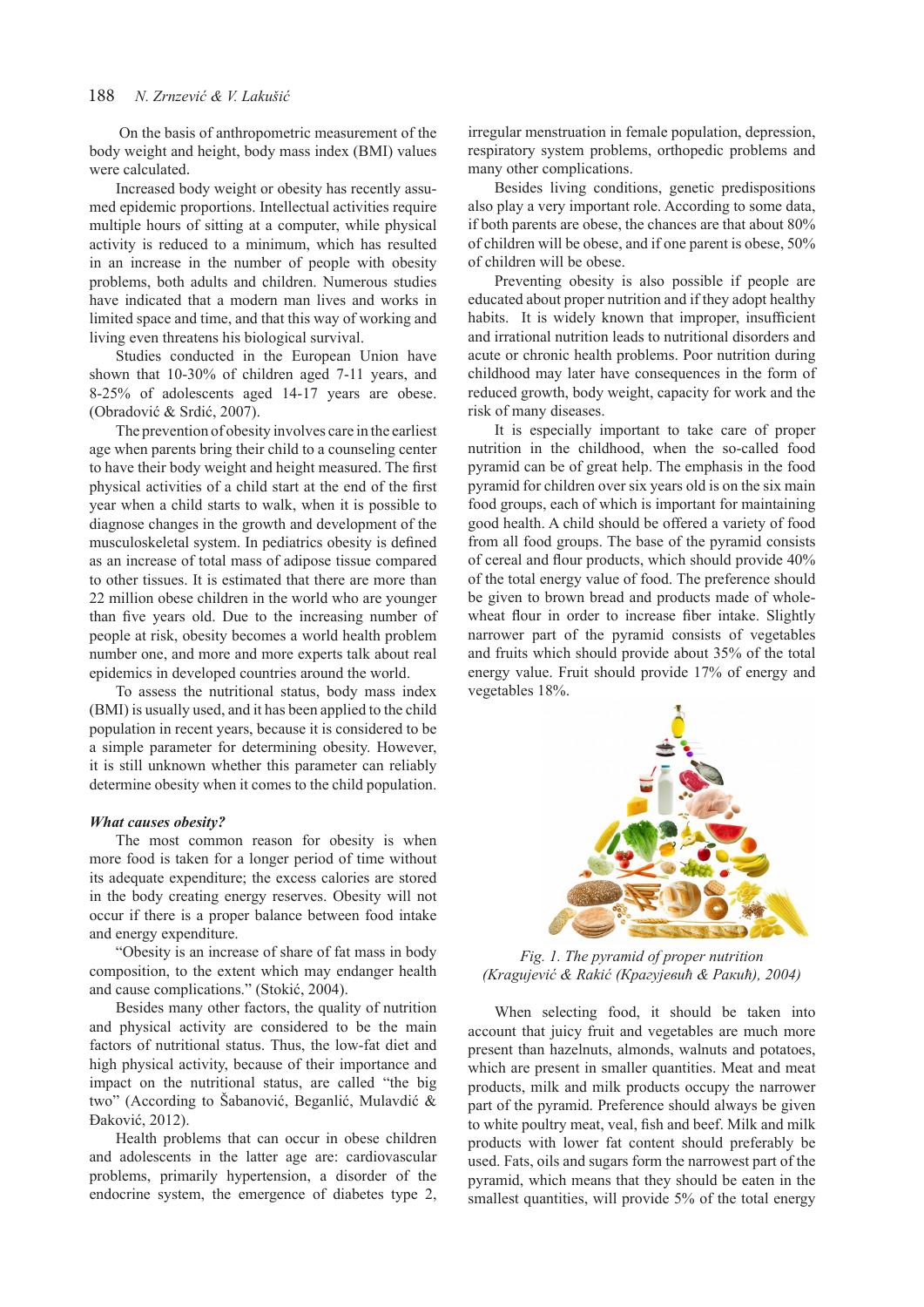intake. (Kragujević & Rakić (Крагујевић & Ракић), 2004, Fig.1).

When we talk about the health of children, environment is often mentioned as an important factor of children's health. Life in the countryside used to provide different activities and made us be physically active, unlike today's children who are lost between skyscrapers and a darkened room with a computer.

In addition to the proper nutrition, physical activity is the best prevention of obesity in children. The existence of sports courts in school environment is crucial for the development of psycho-physical abilities of children, although it is becoming increasingly common that near schools, instead of sports courts there are cafes, betting shops, internet cafes, fast food kiosks, where cigarettes and alcohol are also sold. These facilities have a negative effect on children, because they develop propensity for gambling, consuming unhealthy food, tobacco and alcohol. Parents feel that the school environment is not adequate and that it has a negative effect on the development of children and formation of their habits. (J. Zrnzević, N. Zrnzević, 2011).

The family, mostly the parents, has a big role in stimulating the children to engage in physical activities, by spending some time actively playing with them, by transporting their children to and from physical activities and sports, by engaging in realization of sports events in the school their children attend, by providing the financial support for the physical activities, such as purchasing equipment, paying membership fees, paying for a coach (Maksimović, Matić, 2009).

# *The problem of obesity in Serbia is most dominant in school children population*

The problem of obesity of schoolchildren in Serbia was presented in Vienna in 2013 by the State Secretary of the Ministry of Health at the time, Vladimir Djukić, who participated in the ministerial conference of the World Health Organization (WHO) about nutrition and noninfectious diseases. What is most worrying is the fact that 15 per cent of our school children are extremely obese. Due to the set of circumstances, fast food is slowly becoming a dominant diet in the teenage population. Physical activity classes or training have become an extracurricular activity left to wishes and financial capabilities of parents.

Unless they change their lifestyle (especially their nutrition), hundreds of thousands of today's children will soon become patients on various wards of hospitals in Serbia.

At the same conference, the well-known facts were stated - poor eating habits and little interest of the school system for the physical health of children are the major causes of obesity. In schools, physical education is often replaced by other classes, which further contributes to the diseases of certain age. How much children lack physical activity is best reflected in the statement of an eight-year-old boy, "The worst part of school is sitting all the time. That kills me. My brain hurts when I have to sit and listen for hours. I can sit, but I often want to jump and run up the hallways" (Livajn, 2005: 104).

In European regions covered by WHO, 50% of the population are overweight, whereas 20% are obese. In Austria, the host country of the conference, 24% of children aged up to 14 and 40% of the population between 18 and 64 are obese.

Djukić especially emphasized that almost two thirds of people in Serbia die due to indirect consequences of obesity, mostly manifested as advanced cardiovascular disease. All this is primarily the result of bad eating habits, which involve the use of large amounts of refined foods, sweets, sodas, food of animal origin, alcohol, coffee, tobacco, and snacks. Also, the lack of physical activity of schoolchildren, who first spend a few hours sitting at a desk at schools, and then continue sitting at home in front of their television or computer screens additionally contributes to the occurrence of cardiovascular disease.

It is not true that a modern working man does not eat 5 times a day because he does not have enough time, but because he does not have a habit of doing so. It is very important that parents help their children form healthy eating habits. It is better to prepare breakfast for children than to give them money to buy something themselves at a baker's or at a kiosk. It also often happens that children do not buy anything, saving money for betting shops or some other needless things.

The change of eating habits and physical activities can be made on a personal and family level, not waiting for someone else to do it for us. The possibilities are numerous; it is up to us to take an initiative.

Hippocrates, the famous ancient physician said *food is your medicine,* and a doctor Georg Herber, "Whoever is a father of a disease, proper nutrition is its mother" (Mitrović, 2012).

### **METHODS**

Transversal study has examined the nutritional status of younger school age students. For the assessment of the nutritional status of younger school age students three parameters have been used: body height (HT), body weight (WT) and body mass index (BMI).

To measure body weight, medical scales with the accuracy of 0.1kg have been used, and to measure body height, an anthropometer with the accuracy of 0.5cm has been used. The measurements have been carried out by the International Biological Program (Weiner & Lourie, 1969, according to Djurašković, 2001).

Based on these two parameters body mass index (BMI) has been calculated according to the formula: BMI= WT (kg) / HT<sup>2</sup> (m<sup>2</sup>).

In the international classification of diseases, obesity is described as body weight that is far above constitutionally standards, as the result of the excessive accumulation of fats in the body. BMI less than 18.5 is considered malnutrition, whereas the BMI range from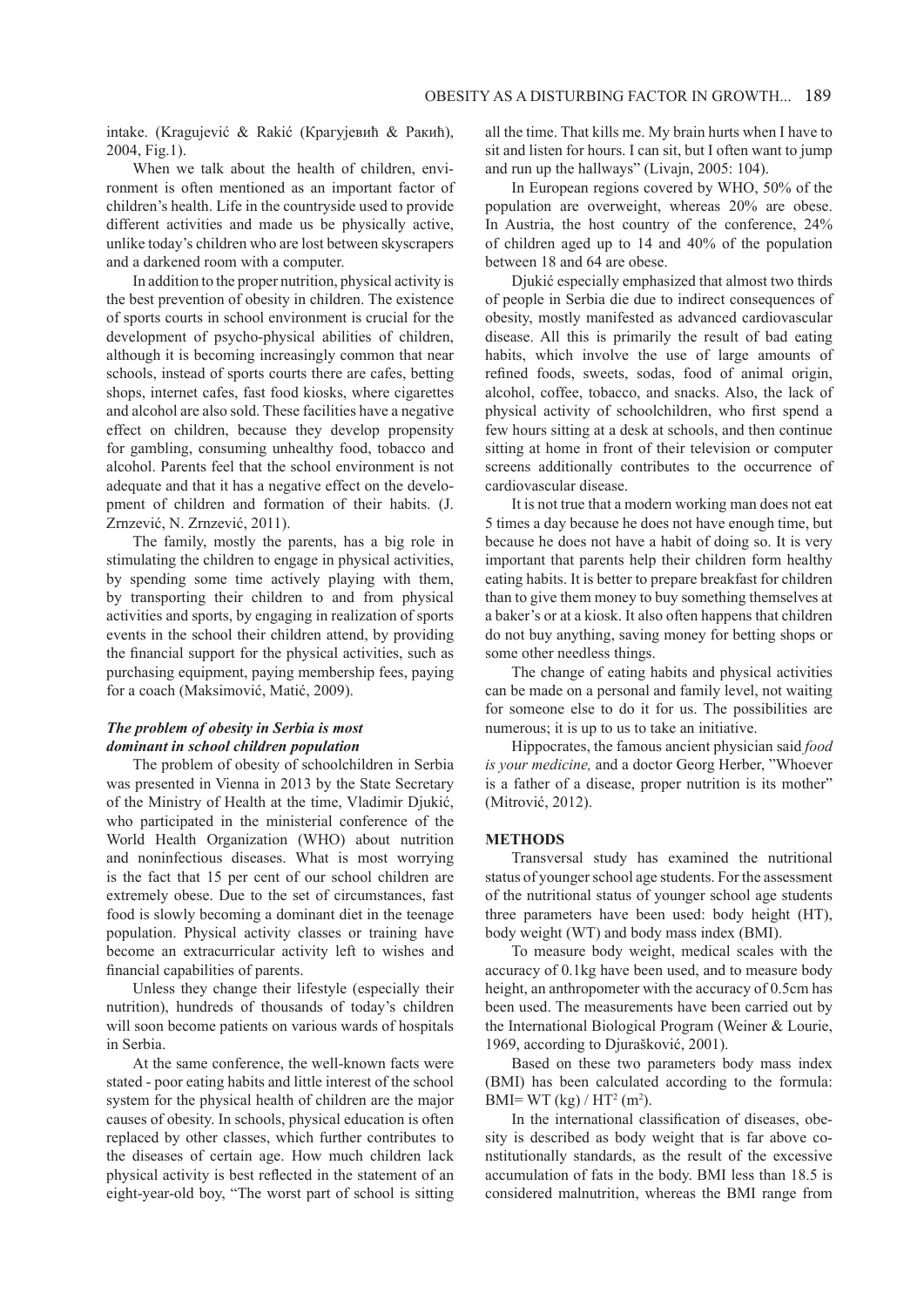#### 190 *N. Zrnzević & V. Lakušić*

18.5 to 24.99 is defined as normal body weight. People with body mass index above 25 are considered overweight, while people with BMI over 30 are considered obese. In the case of more detailed classification of obesity, for BMI above 40 terms extreme obesity, or morbid obesity are used (Ogden, et al., 2006).

The main disadvantage of this method of assessment of malnutrition or obesity is the fact that when assessing, it does not show the percentage of adipose tissue compared to the muscle mass or bone mass, which leads to great variation in adults and children engaged in some physical activities (according to Mitrović, Pelemiš, M., & Pelemiš, V. (2014).

"Body height is one of the most stable indicators of physical development that reflects the complex internal processes in the human body. It integrally reflects the processes of longitudinal growth. During the life, a

person's growth is uneven" (Berar, 2005, 16) (accordin to Mitrović, Pelemiš, M., & Pelemiš, V. (2014).

"Body weight is less genetically determined compared to body height and is more dependent on socioeconomic living conditions. The coefficient of variation of body weight 3 to 4 times exceeds the coefficient of variation of body height" (Ivanić, 1988).

Possible differences in observed characteristics of the morphological status among the students of the first, second and third grade have been determined by means of multivariate analysis (MANOVA) and the univariate analysis (ANOVA).

#### **RESULTS AND DISCUSSION**

Body height and weight together are basic and the most important indicator of growth, development, health status and living conditions of each individual.

| BMI          | Nutritional status  | Risk of developing a disease<br>based on BMI | Risk of developing a<br>disease based on BMI |
|--------------|---------------------|----------------------------------------------|----------------------------------------------|
| < 18.5       | Underweight         | Minimal                                      | Low                                          |
| $>18.5 - 25$ | Normal weight       | Low.                                         | Moderate                                     |
| $> 25 - 30$  | Overweight          | Moderate                                     | High                                         |
| $>$ 30 - 35  | Moderately obese    | High                                         | Very high                                    |
| $>$ 35 - 40  | Severely obese      | Very high                                    | Extremely high                               |
| > 40         | Very severely obese | Extremely high                               | Extremely high                               |

#### *Table 1. Easy interpretation of BMI (Ogden et al., 2006).*

*Table 2. Central and dispersion parameters of morphological characteristics of the first grade students*

| $N = 82$    |          | SD    | Min      | Max      | ΚV    |     |  |
|-------------|----------|-------|----------|----------|-------|-----|--|
| <b>TVIS</b> | 1.304,48 | 56,58 | 1.205,00 | 1.473,00 | 4,34  | .92 |  |
| TMAS        | 279,29   | 53,39 | 215,00   | 460,00   | 19,12 | .18 |  |
| BMI         | 16,31    | 2,09  | 13.41    | 24,89    | 12,80 | .14 |  |

*Table 3. Central and dispersion parameters of morphological characteristics of the second grade students*

| $N = 74$    |          | SD    | Min      | Max      | ΚV    |      |  |
|-------------|----------|-------|----------|----------|-------|------|--|
| <b>TVIS</b> | 1.349,51 | 59,39 | 1.205,00 | 1.490,00 | 4.40  | 1.00 |  |
| <b>TMAS</b> | 307,73   | 58,80 | 210,00   | 525,00   | 19,11 | .82  |  |
| BMI         | 16,77    | 2,15  | 14.05    | 24,63    | 12.81 | .34  |  |

# *Table 4. Central and dispersion parameters of morphological characteristics of the third grade students*

| $N = 100$   |          | SD    | Min      | Max      | ΚV    |      |  |
|-------------|----------|-------|----------|----------|-------|------|--|
| <b>TVIS</b> | 1.426,87 | 65,67 | 1.245,00 | 1.570,00 | 4.60  | 0,99 |  |
| <b>TMAS</b> | 347,10   | 64,55 | 215,00   | 625,00   | 18,60 | 00,1 |  |
| BMI         | 16,93    | 2,19  | 13.31    | 25,45    | 12,91 | 0,63 |  |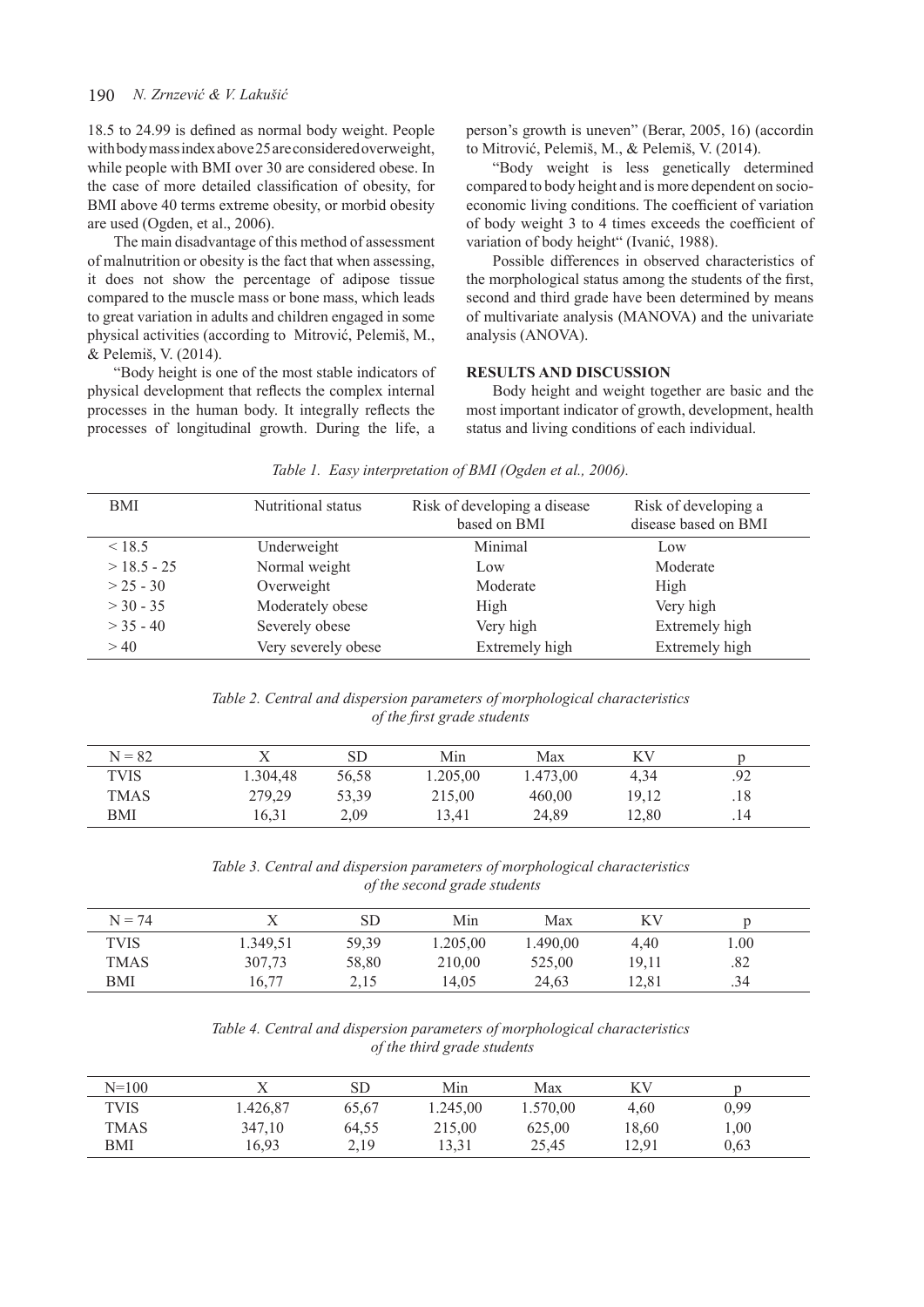Based on the results and mean values (table 2) it can be seen that the first grade students differ in body height, weight and body mass index. The minimal recorded value of body mass index (BMI) among the first grade students is 13.41, and maximal 24.89.

Looking at table 3, which shows the results of the morphological characteristics of the second grade students, we can see that the minimal value of body mass index (BMI) is 14.05 and maximal 24.63.

If we view minimal and maximal level of body mass index (BMI) of the third grade students (table 4) we can see that the minimal value is (13.31), which indicates that there are students who are underweight, and the maximal value is (25.45) which shows that there are the third grade students who are obese.

Low values of body mass index (BMI) recorded for some students are explained by the fact that when children start school, there is a certain stagnation of growth and development. However, these results have been at the lower limit of normal weight, so we cannot generally conclude that students are underweight.

Possible differences in observed characteristics of the morphological status among the students of the first, second and third grade have been determined by means of multivariate analysis (MANOVA) and the univariate analysis (ANOVA).

It can be concluded that at multivariate level there is a statistically significant difference among the students of the first, second and third grade in the examined characteristics of the morphological status (table 5).

# *Table 5. The significance of the differences among the students of the first, second and third grade in morphological characteristics*

| <b>MANOVA</b> |         |       |      |  |
|---------------|---------|-------|------|--|
|               | ⌒<br>۰. | 29.97 | .000 |  |

The results of the univariate analysis (ANOVA) have shown that there is a statistically significant difference among the students for the HT and WT, whereas for BMI there is not a statistically significant difference (p  $=$  .135) (table 6).

*Table 6. The significance of the differences among the groups in morphological characteristics*

| Varijables  | F                 |       |  |
|-------------|-------------------|-------|--|
| <b>TVIS</b> | 93,94             | 0.000 |  |
| <b>TMAS</b> |                   | 0,000 |  |
| <b>BMI</b>  | $^{29,83}_{2,02}$ | 0,135 |  |

Based on testing morphological characteristics and functional and motor abilities of the students of primary schools in Serbia by "Eurofit" test batteries, conducted by the Republic Institute for Sport, our children are taller

than they were on the tests conducted 14 years ago, boys for 3% and girls for 2.5%. However, the bigger problem is that the growth is followed by a far greater increase of body weight, 7.3% in boys and 5.6% in girls. In motor and functional abilities we lag behind the average values of the school population in the countries of the European Union (Pavlović, 2000).

Physical exercise cannot affect the change of body height, but body height can be valuable information for determining the proper body weight. *Body weight tends to change* over the lifespan and it can be changed by physical exercise, but under the supervision of a trainer (Findak, 2003).

#### **CONCLUSION**

We can conclude that in the study of the nourishment status of students the majority of the examinees from the first, second and third grade belong to the category of normal weight, although based on minimal and maximal values of BMI we can state that there are children who are underweight, and also children who are overweight, which requires a special attention of physical education teachers and health care workers. Monitoring the growth and development of children should become an obligation of both the society, and schools and teachers, because this is the only way to determine the quality of children's health in the best way and act preventively if necessary.

One should always bear in mind that obesity has negative emotional and social effects on a person, and a body produces significantly less happiness hormones, which affects their psychological state. Children who are overweight are more exposed to bullying of peers than children who have normal weight, they are shier, they have the lack of self-confidence, they are lonely, nervous and prone to risky behavior.

Negative predictions of the past research are unfortunately coming true; the number of obese students is significantly increased, especially in the school age, which can be partly attributed to negative social phenomena and increasingly difficult living and working conditions. Healthy lifestyle and physical activity will have the greatest effect on children's development. Physical activity helps the development and strengthening of the locomotor apparatus, cardiovascular, respiratory and immune system. Physical activity will be most effective if it is suitable for the child's age.

Whenever we have an opportunity, we should enable children to exercise in order to help them acquire sports activities as a part of healthy lifestyle. All of us should participate until it's not too late!

#### **REFERENCE**

- Despotović, M., Alekxopulos, H., Despotović, M., & Ilić, B. (2013). Stanje uhranjenosti dece predškolskog uzrasta [Nutritional status of pre-school children. In Serbian.] *Medicinski časopis, 47*(2), 62- 68.
- Đurašković, R. (2001). *Biologija razvoja čoveka sa medicinom sporta* [Biology of human development with sports medi-